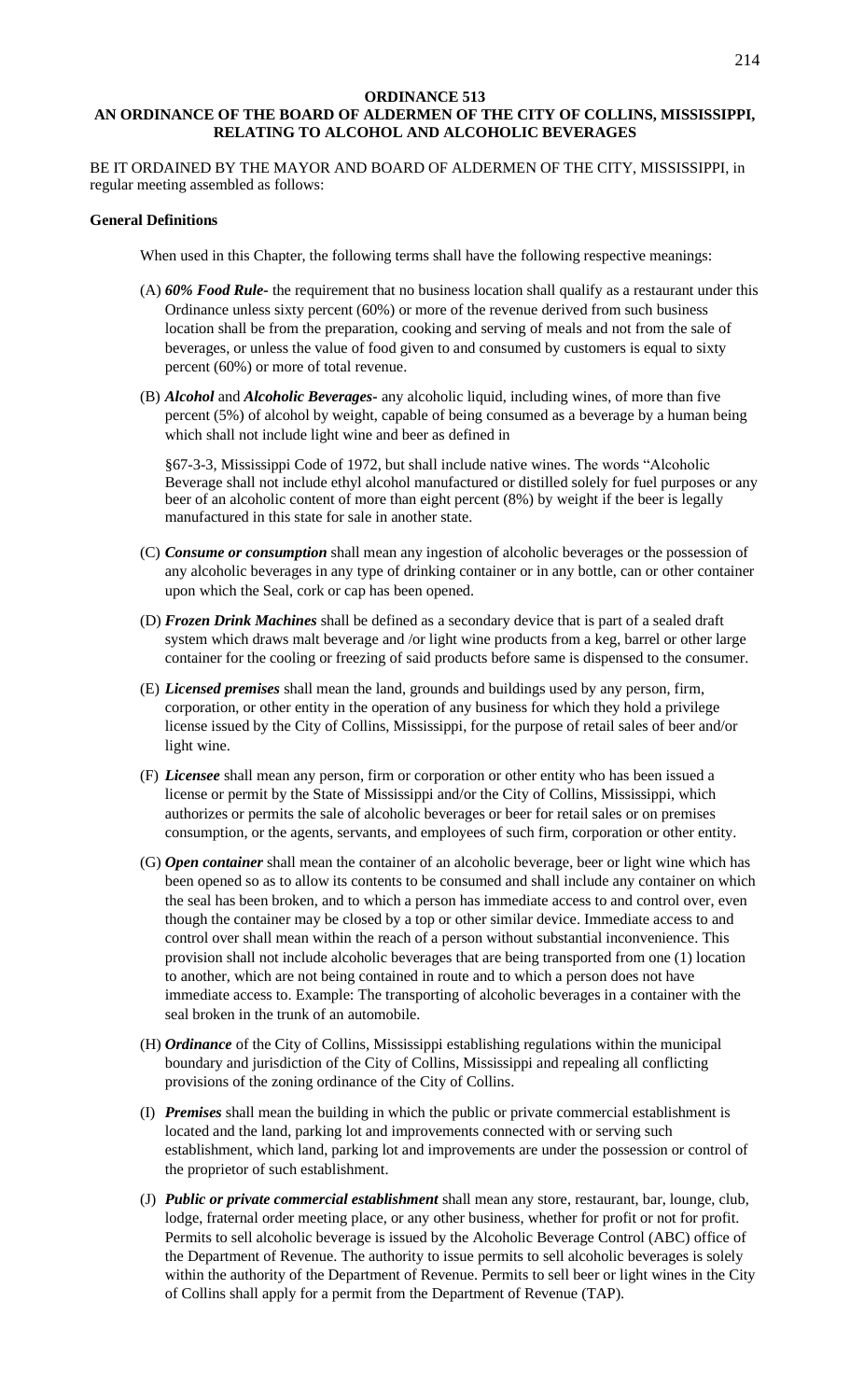- (K) *Public area* is any property situated within the City of Collins, Mississippi, open to the public, which is maintained for use for vehicular traffic, parking motor vehicles, public parks, playgrounds, public buildings, schools, or for pedestrian travel, including but not limited to streets, sidewalks, parking lots, bays and parking areas on public streets.
- (L) *Restaurants* shall mean places which are regularly and in a bonafide manner used and kept open for the serving of meals to guests for compensation, which have suitable seating facilities for guests, and which have suitable kitchen facilities connected therewith for cooking and assortment of foods and meals commonly ordered at various hours of the day; the service of such food as sandwiches and salads only shall not be deemed in compliance with this requirement. No place shall qualify as a restaurant under this Section unless sixty percent (60%) or more of the revenue derived from such place shall be from the preparation, cooking, and serving of meals and not from the sale of beverages.
- (M)*Store or storage* shall mean to accept, hold refrigerate, mix, pour or receive any alcoholic beverage or container thereof not owned or sold by the proprietor of a public or private commercial establishment as defined herein.
- (N) The word *club* shall mean an association or corporation that is:
	- 1. Organized not primarily for pecuniary profit but for the promotion of some objective other than the sale or consumption of alcoholic beverages.
	- 2. Maintained by its members through the payment of annual dues.
	- 3. Owning, hiring or leasing a building or space in a suitable and adequate for the location reasonable and comfortable use and accommodation of its members and their guests.
	- 4. Managed by a board of directors, board of governors, executive committee, or similar governing body chosen by the members at a regular meeting held at some periodic interval, provided however no member, officer, agent or employee may be paid, or directly or indirectly receive, in the form of a salary or other compensation, any profit from the distribution or sale of alcoholic beverages to the club or to members or guests of the club or to members or guests of the club beyond such salary or compensation as may be fixed and approved by the board of directors or other governing body out of the general revenues of the club.

In order to qualify under this paragraph, a club must complete and file with the City Clerk its application for a license under this chapter and make available upon a request by the City Clerk a copy of a list of the names and addresses of its current members, a copy of its articles of association, charter of incorporation, by-laws or other instruments governing the business and affairs thereof.

- (O) The word *hotel* shall mean an establishment within the municipality where, in consideration of payment, food and lodging are habitually furnished to travelers and wherein are located at least thirty (30) furnished and completely separate sleeping rooms with adequate facilities that persons usually apply for and receive as overnight accommodations.
- (P) The words *bed and breakfast inn* shall mean an establishment within the municipality where, in consideration of payment, breakfast and lodging are habitually furnished to travelers and wherein are located not less than four (4) and no more than nineteen (19) adequately furnished and completely separate sleeping rooms with adequate facilities, that persons usually apply for and received as overnight accommodations; however, such restriction on the minimum number of sleeping rooms shall not apply to establishments on the National Register of Historic Places. No place shall qualify as a bed and breakfast inn under this chapter unless on the date of the initial application for a license under this chapter more than fifty percent (50%) of the sleeping rooms are located in a structure formerly used as a residence.

#### **Section 1: Licensed Premises Generally**

It shall be unlawful for any licensee within the City of Collins to:

(A) Sell, give or furnish any alcohol or alcoholic beverage to any person visibly or noticeably intoxicated, or to any insane person, or to any habitual drunkard, or to any person under the age of twenty-one (21) years, or to allow any of such persons to consume alcoholic beverages or beer on the licensed premise.

(B) Receive, possess, or sell, or permit any person to consume on his premises any alcoholic beverage unless such licensee hold a valid permit issued by the State of Mississippi, and the City of Collins, when applicable, authorizing such activities.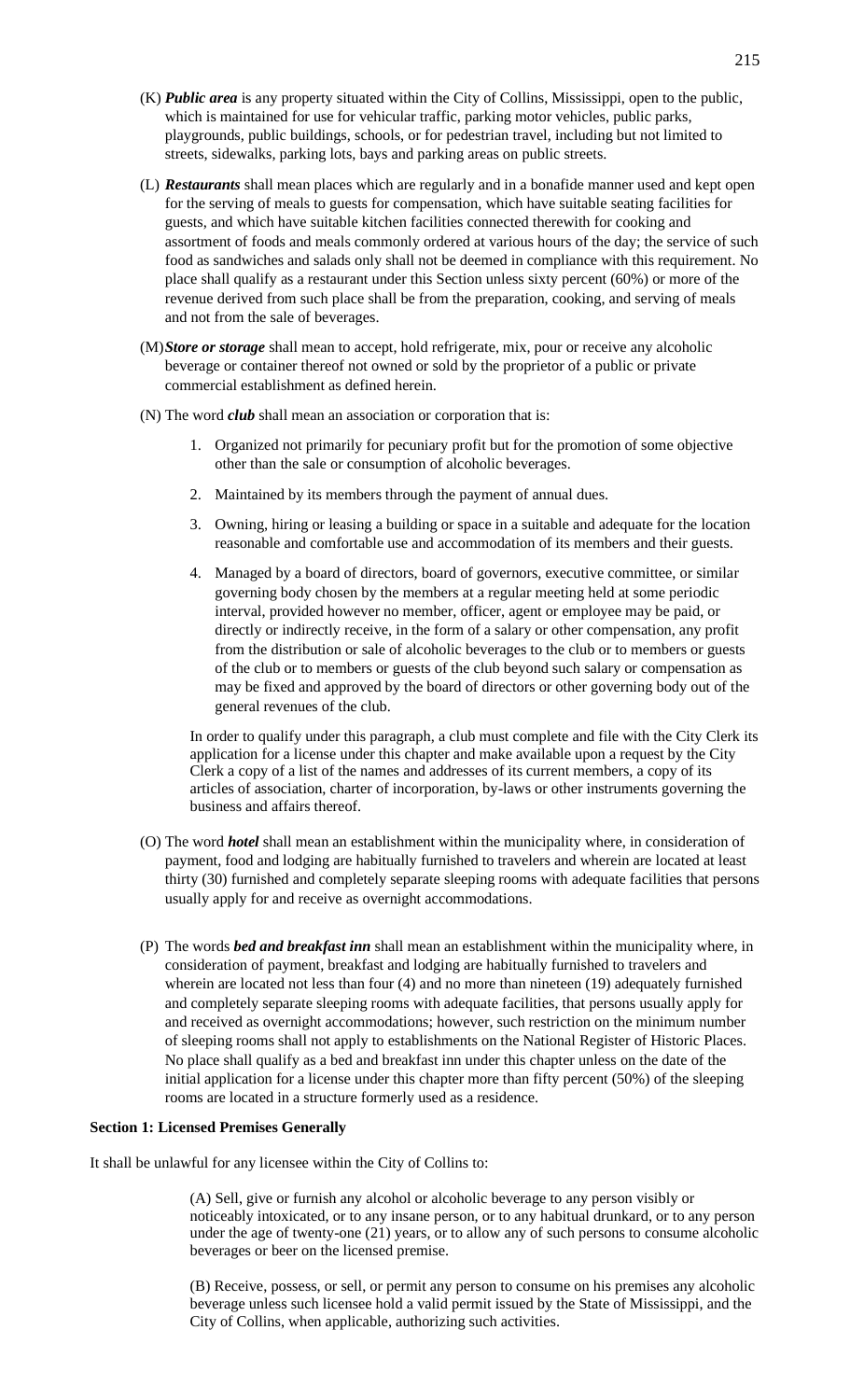(C) Permit on his licensed premises any lewd, immoral or improper entertainment, conduct or practices.

(D) Permit loud, boisterous or disorderly conduct of any kind upon his premises, or to permit the use of loud musical instruments or noise making devices if either or any of the same may disturb the peace and quietude of the community wherein such business is located.

(E)Permit or suffer gambling or the operation of games of chance on the licensed premises.

(F) Keep the building and exterior public parking area of the licensed premises poorly lighted or allow any part of the licensed premises to be dirty or unsanitary.

#### **Section 2: Types of Licenses**

Licenses may be issued by the City pursuant to this Chapter are as follows:

- (A) *Package Retailers License*. A package retailer's license shall authorize the licensee to sell beer at retail in original sealed and unopened packages or containers not to be consumed on the licensed premises.
- (B) *On-Premises Retailers License*. An on-premises retailer's license shall authorize the licensee to sell beer for consumption on the business premises only.
- (C) No person shall be issued a package retailers license and an on-premises retailer's license for the same location.
- (D) No license will be issued to any establishment located outside of commercially zoned areas, which are described in Appendix B Zoning of the Collins Code of Ordinances.

#### **SECTION 3: Privilege License Required**

Any person, partnership, firm or corporation desiring to engage in the business of selling beer and light wines at retail shall pay the city a privilege license tax at the same rate as that imposed by Section 27-71-303 and 27-71-345, of the Mississippi Code of 1972, annotated and as amended, for the purpose of engaging in such business and shall file with the City Clerk of the City of Collins, Mississippi, an application showing that said person, partnership, firm or corporation possesses all the requirements provided for in the ordinance. Further, the Chairman of the State Tax Commission shall amend. All such city privilege licenses shall be applied for and renewed annually. Said licenses shall be displayed conspicuously in licensees' place of business and said licenses shall not be transferable. It shall be unlawful for any person, partnership, firm or corporation to engage in the business of retail sale of beer and light wines of an alcoholic content of not more than 5% by weight without having first applied for and obtained from the Clerk and Tax Collector a privilege license to engage in such business as previously mentioned.

#### **SECTION 4: Application Required**

Any person, partnership or corporation desiring a license to sell beer and light wines at retail or desiring to renew such a license to sell beer and light wines shall file an application with the Clerk and Tax Collector in the form of a sworn statement giving the address, the name of the business, its location , and if a partnership or firm, the name and address of each partner or member and, if a corporation, the names of two principal officers, the post office address and the nature of the business in which engaged. In case any business is conducted by the same person, partnership, firm or corporation at two or more separate places, a separate license for each place of business shall be required.

The application shall further show in his sworn application for a license that he, the partnership, firm or corporation possesses the following qualifications:

- (A) Applicant must be over 21 years of age a person of good moral character, a Citizen of the United States and a resident of the State of Mississippi.
- (B) Applicant shall submit to a background check with the Collins Police Department.
- (C) Applicant shall not have been convicted in this or any other state of a felony or of pandering or of keeping or maintaining a house of prostitution.
- (D) Applicant shall not have been convicted in this or any other state within five years preceding the date of his application of any laws of this or other states, in the United States relating to alcoholic liquors or gambling or have had revoked any license or permit to sell alcoholic liquors of any kind.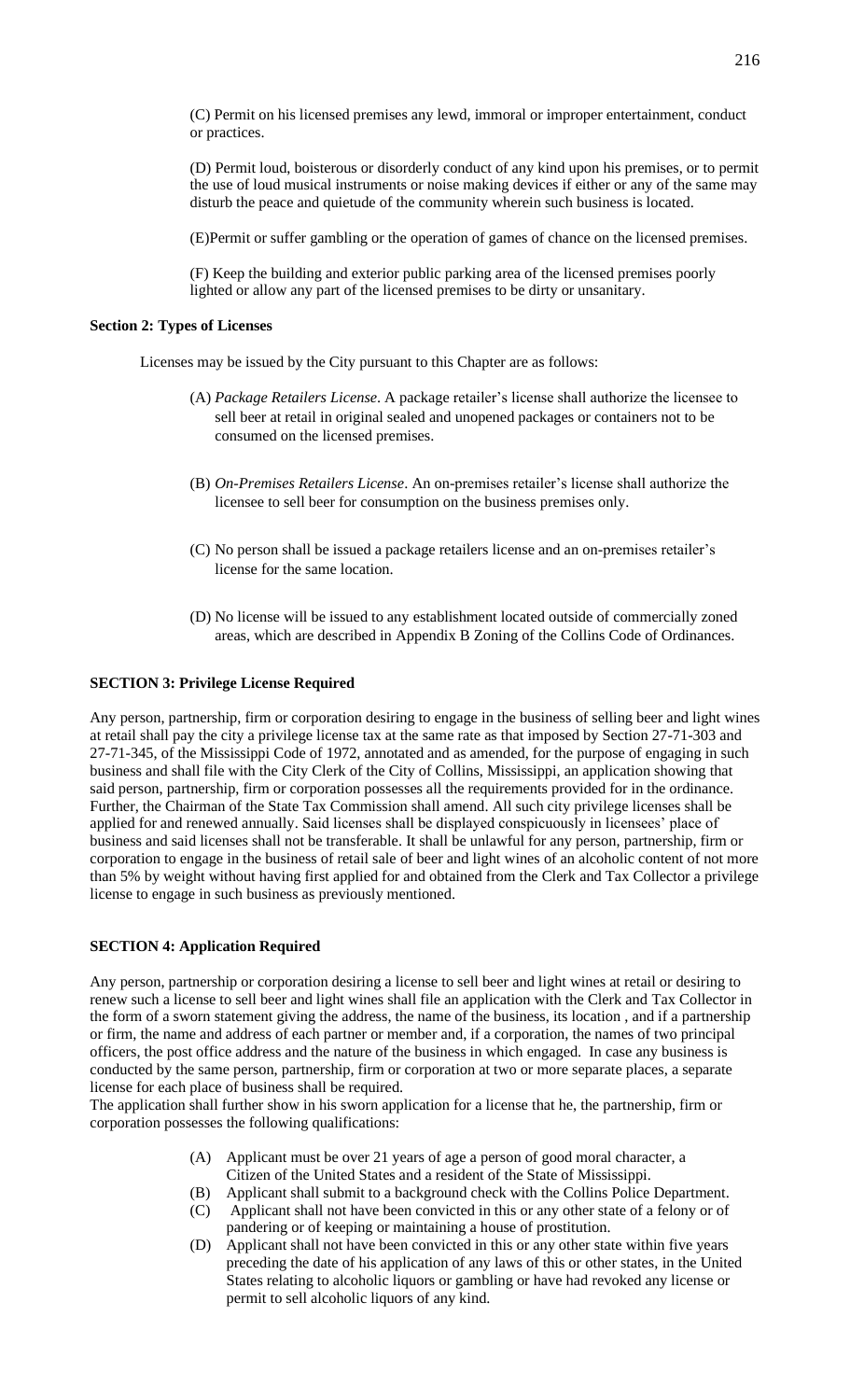- (E) Applicant shall be the owner of the premises for which the permit is sought or the holder of a bona fide written lease agreement.
- (F) If applicant is a partnership or firm, all members of the partnership or firm must be named and shall be qualified to obtain a license.
- (G) If applicant is a corporation, all officers and directors thereof, and any stockholder owning more than 5% of the stock of such corporation, and the person or persons who shall conduct and maintain the licensed premises for the corporation shall possess all the qualifications required herein for an individual permitee; provided however, that the requirements as to residents shall not apply to officers, directors and stockholders of such corporation, but such requirements shall apply to any officer, director, or stockholder who is also the manager of the licensed premises or who is engaged or employed at the licensed premises in any capacity, in the conduct or operation of the licensed premises.

# **SECTION 5: Location to be Identified**

In addition to the foregoing information required as to said application, the said application shall give the location of the proposed site for such sale, and the Mayor and Board of Aldermen reserve the right to determine whether or not such business shall be permitted to conduct the sale of alcohol and alcoholic beverages at such location, and no permit shall be granted to any person, firm , partnership or corporation where it is apparent that the same shall be conducted in such close proximity to any church sanctuary, taxsupported school, main entrance, or funeral home, as might prove harmful to the general welfare, health and morals of the community. Under no circumstances shall such business be located closer to any church, taxsupported school, daycare facilities or funeral home than 300 feet measured from the front door of said business along the center line of the street to the front door of any such church, sanctuary, tax-supported school, daycare facilities main entrance or funeral home. The restriction as to the location of such business has already been licensed under the terms of this ordinance prior to the construction or operation of any church, tax-supported school, daycare facilities or funeral home.

#### **Section 6: Inspection and Certification Requirements Prior to Issuance of On-Premises Consumption License**

- (A) All Applicants for on-premises consumption shall be inspected by the Chief of Police, Fire Chief, City Inspector or their representatives prior to issuance of a new license or renewal of license. Said inspection will be conducted to ensure that the licensed premises is in compliance with the requirements of this Chapter and existing Fire and Building Codes.
- (B) An inspection certificate will be filed by the City's Inspection Department and attached to the application for license or renewal. Said certification will be signed by the inspecting persons and a copy furnished to the applicant.
- (C) The licensee shall post a sign on or near all entrances to the licensed premises building noting the maximum number of persons, including employees, allowed in the building at one (1) time. Said maximum occupancy shall be the same as that noted on the inspection certificate.
- (D) Licensees shall notify the City Inspection Office immediately of any structural changes to the building.

#### **SECTION 7: General Restrictions**

It shall be unlawful for any persons, partnership, firm, business or corporation within the corporate limits of Collins, Mississippi:

- (A) To sell alcohol and alcoholic beverages in any type of business establishment other than a grocery store or convenience store where items of unprepared food are sold, retail, to the general public and in which is kept and maintained an inventory of food items such as bread, milk, canned foods, and meat products and in which is maintained an inventory of such food items, and supporting fixtures, of the actual value of \$10,000.00, or more, excluding the value of beer and light wines.
- (B) To sell, dispense, or give alcohol and alcoholic beverages to anyone before 7:00 o'clock a.m. or after 12:00 o'clock midnight. To sell dispense or give alcoholic beverages to anyone before 10:00 o'clock a.m. or after 10:00 o'clock p.m. unless specified in Section 8.
- (C) To sell, dispense, or give alcohol and alcoholic beverages to anyone at any time on **Christmas Day**.
- (D) To sell, dispense, or give to anyone a quantity of beer or light wines of less than a four (4) pack case, or a keg of beer which contains not less than five (5) liters of beer.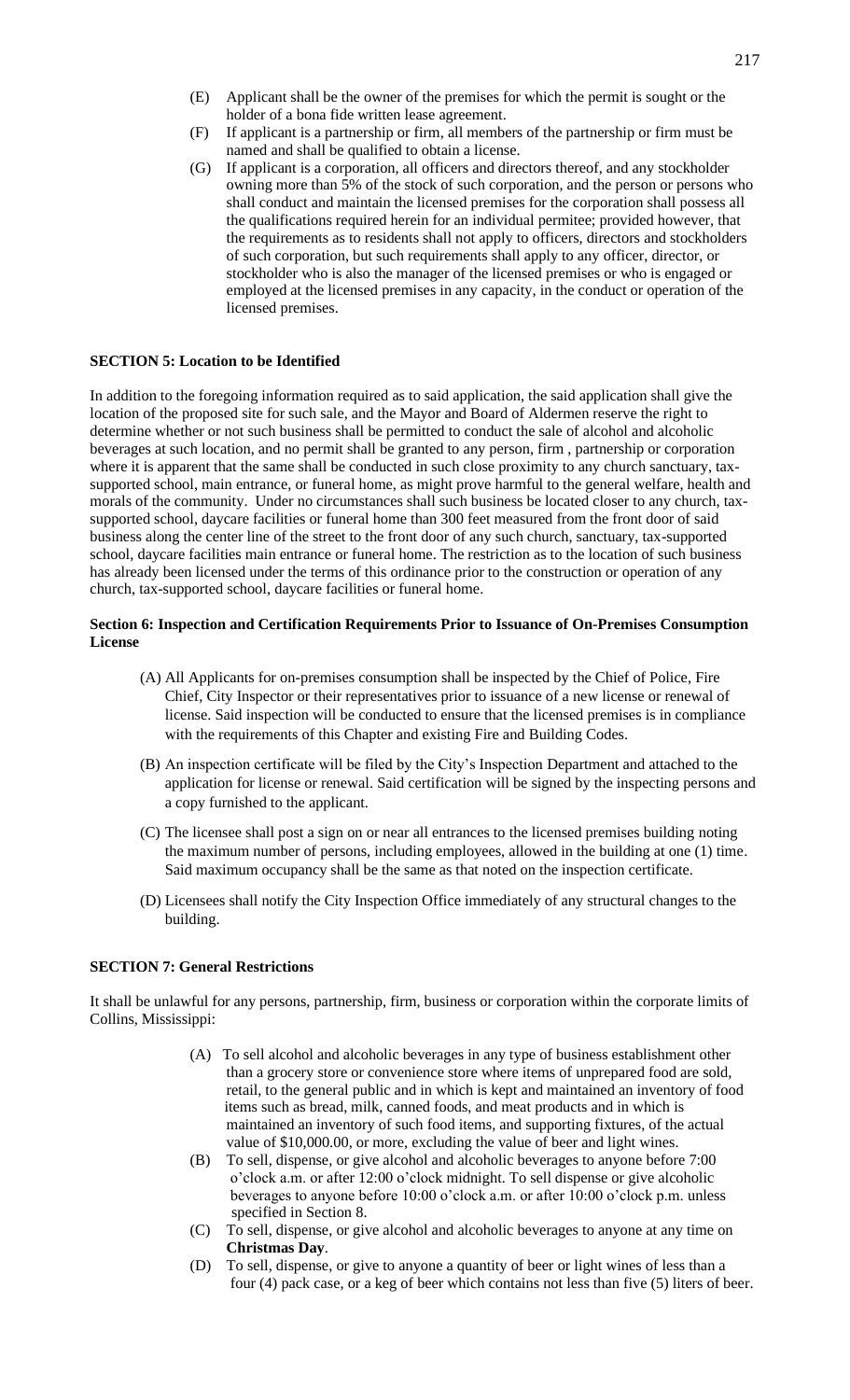- (E) To sell, dispense, or give to anyone a single beer or light wine in a can or glass container **unless** in a sealed pouch.
- (F) To permit consumption of alcohol and alcoholic beverages on the premises of the store or business establishment selling beer and light wines.
- (G) To sell, give or furnish any alcohol and alcoholic beverages to any person visibly or noticeably intoxicated, or to any insane person, or to any habitual drunkard, or to any person under the age of 21 years.
- (H) To permit on the premises of any place licensed to sell alcohol and alcoholic beverages any lewd, immoral, or improper entertainment or conduct or practices.
- (I) To permit loud, boisterous or disorderly conduct of any kind upon the premises of any place licensed to sell alcohol and alcoholic beverages or to permit the use of loud musical instruments if either or any of the same disturb the peace and quietude of the community wherein such business is located, or operate pinball machines, pool tables, or other coin-operated amusement machines with the exception of juke boxes.
- (J) To throw, leave, or put alcohol containers and alcoholic beverage containers (such as a can/bottle, boxes etc.) on the streets, avenues, and roads of the City of Collins, Mississippi, or to throw, leave, or put alcohol containers and alcoholic beverage containers (such as can/bottle or boxes upon the property of anyone except the person or persons possessing the can/bottle or cans/bottles.
- (K) To sell, dispense, or give away beer or light wines without having paid the privilege tax to the City of Collins, Mississippi, as provided by this ordinance.
- (L) To sell alcohol and alcoholic beverages to any person knowing that the person to whom alcohol and alcoholic beverages is sold is buying the same for a person under the age of 21 years.
- (M) To serve alcohol and alcoholic beverages from the place of business to a person or persons in an automobile or automobiles in the form of curb service.
- (N) To work or employ anyone under 18 years of age in said place, business, or establishment where alcohol and alcoholic beverages is sold except under proper and constant supervision of the adult owner or owners or an adult employee or employees. A person who is under twenty-one years of age shall not be deemed to unlawfully possess or furnish light wine or beer, if in the scope of his employment such person.
	- 1. Clears or buses tables that have glasses or other containers that contain or did contain alcohol and alcoholic beverages.
	- 2. Waits on tables by taking orders for alcohol and alcoholic beverages; or
	- 3. Stocks, bags or otherwise handles purchases of alcohol and alcoholic beverages at a store.
- (O) To allow loitering or the assembly of two (2) or more persons on the exterior of the licensed premises. Two (2) or more persons standing, sitting, gathered together or in a vehicle for five (5) minutes or more shall be considered assembly.
- (P) Permit persons of ill repute, known criminals or prostitutes to frequent the licensed premises.
- (Q) Fail to maintain sanitary and satisfactory separate restrooms for men and women patrons. Restrooms must be properly lighted, equipped with both lavatories and water closets, handicap accessible, kept in satisfactory sanitary condition, plainly marked on the entrance to same.
- (R) Any live act or performance which appeals primarily to sexually oriented, lustful, prurient or erotic interest including, but not limited to, the following: erotic dancers; male or female strippers; topless dancers (male or female) dancers where clothes are removed to reveal portions of the body and constituting a strip or simulation thereof; contests or exhibitions such as wet-t-shirt, biggest breasts, biggest bulge, body beautiful, best leg, hairiest chest, best tan, best hiney, mud wrestling, tight jeans and contests or exhibitions involving the use of swimwear, lingerie or similar attire.

#### **SECTION 8: Frozen Cocktails To-Go**

The use of frozen drink machines, defined below, to dispense frozen light wine and/or malt beverage products is not, however, prohibited by the Mississippi Beer Tax Law if the following requirements are met:

The light wine and/or malt beverage products are supplied to the machine via a draft line connected to the original keg, barrel, or other large container.

The kegs, barrels, or other large containers of light wine and/or malt beverage have been purchased from licensed beer wholesalers in this state.

Each end of the keg, barrel or other large container has a label or stamp which clearly lists complete name of the manufacturer of the contents therein.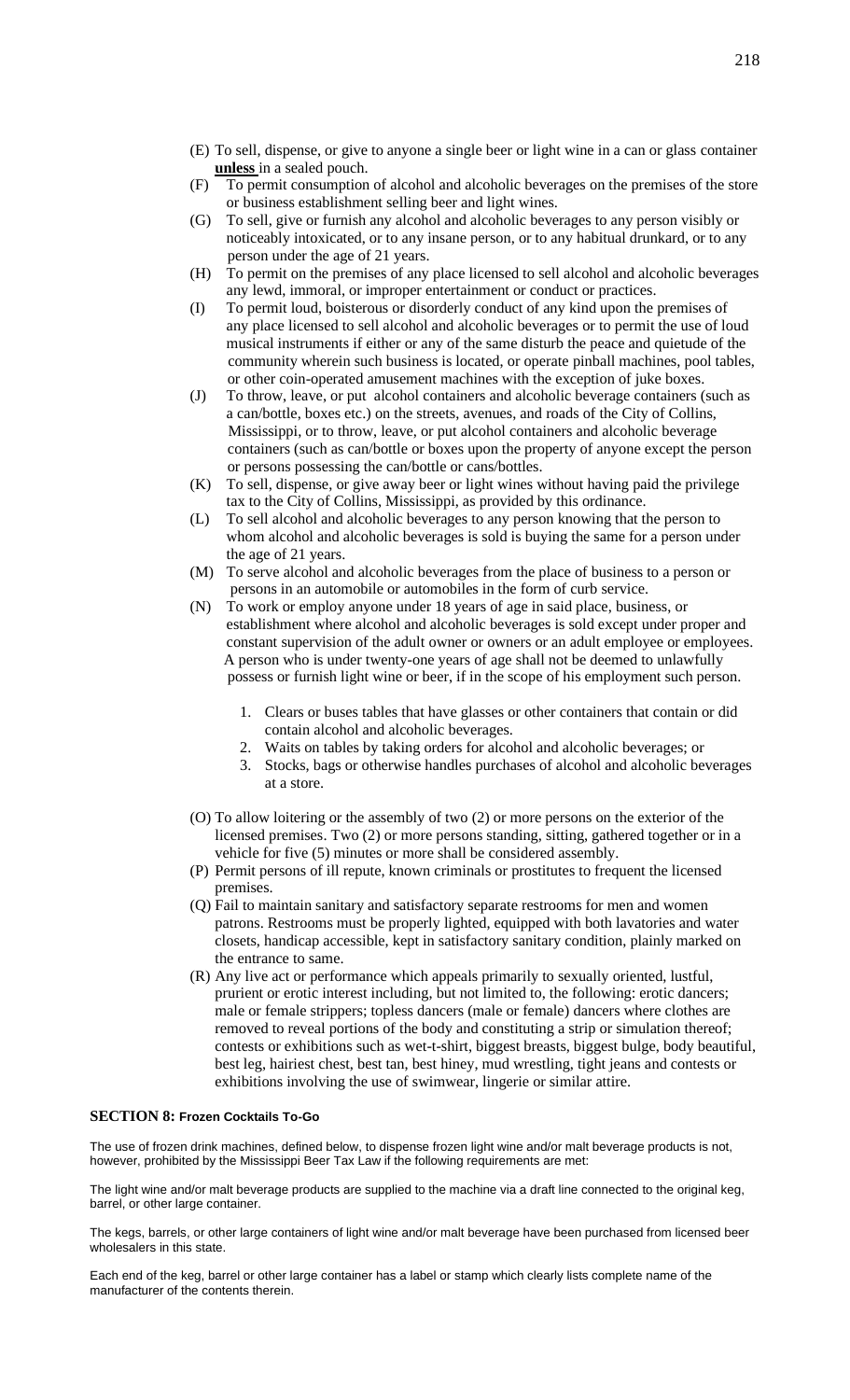Multiple brands of light wine and/or malt beverage products are not combined or mixed before, during or after being supplied to or dispensed from a frozen drink machine.

Fruits, vegetables, meats or other ingredients or flavorings may not be added to or infused into any light wine or malt beverage products by wholesale or retail beer permit holders.

A frozen drink machines shall be defined and regulated as follows:

A frozen machine shall be defined as a secondary device that is part of a sealed draft system which draws malt beverage and/or light wine products from a keg, barrel or other large container for the cooling or freezing of said products before same is dispensed to the consumer.

The draft line connected to the frozen drink machine shall be a fixed connection between the machine's reservoir, a pump or pumping system and a keg, barrel, or other large container.

The reservoir connected to the frozen drink machine shall be sealed by a lock, cable or other security devise and only opened for cleaning or maintenance.

If a retailer operates multiple frozen drink machines, each machine must be supplied by a separate draft line connected to a separate pump or pumping system dedicated to that machine. However, if a multi-line pump or pumping system is in use, each machine must have a dedicated draft line to prohibit the combining or mixing multiple brands of light wine and/or malt beverage products before, during or after being supplied to or dispensed from a frozen drink machine.

No light wine and/or malt beverage products frozen or otherwise may be re-kegged or drawn into an independent serving vessel for re-service to consumers. However, sales to consumers in on-premises pitchers and in sealed growlers are acceptable.

It is the responsibility of each retailer to ensure that no light wine and/or malt beverage products are sold or served on your premises to individuals under the age of 21. Sale of light wine and/or malt beverage to a minor is punishable by fines and permit suspensions.

The product is only served in 24oz cups that are to be covered with a locking top. The city will require that they also be taped to ensure it remains sealed until it can be consumed legally elsewhere. A straw is also provided but not placed in the cup.

## **SECTION 9: Restaurants**

Notwithstanding any of the other provisions of this ordinance, the sale of alcohol and alcoholic beverages by the drink shall be lawful within restaurants and cafes when served with meals. Restaurants and cafes shall be defined as those establishments which are in the business of preparing and serving food for consumption within the premises and who derive 60% of their gross receipts from the sale of such prepared food. Such sales shall be permitted between the hours of Sunday-Thursday 11:00 a.m. - 12:00 p.m. and Friday- Saturday 11:00 a.m. - 2:00 a.m. To work or employ anyone under 18 years of age in said place, business, or establishment where alcohol and alcoholic beverages is sold except under proper and constant supervision of the adult owner or owners or an adult employee or employees. A person who is under twenty-one years of age shall not be deemed to unlawfully possess or furnish alcohol and alcoholic beverages, if in the scope of his employment such person:

- 1. Clears or buses tables that have glasses or other containers that contain or did contain alcohol and alcoholic beverages;
- 2. Waits on tables by taking orders for alcohol and alcoholic beverages; or
- 3. Stocks, bags or otherwise handles purchases of alcohol and alcoholic beverages at a store.

## **SECTION 10: Prohibiting Unlicensed Alcohol Beverages on Licensed Premises**

- (A) It shall be unlawful for any person to possess, consume or carry any distilled spirits, beer, wine, alcoholic beverage, or alcohol of any kind onto a licensed premises, if the distilled spirits, beer, wine, alcoholic beverage or alcohol was not purchased on that premises. Any person in violation of this chapter shall be subject to the penalties outlined in this chapter.
- (B) It shall be unlawful for any licensee to possess, consume or carry on his licensed premises, any distilled spirits, beer, wine, alcoholic beverage, or alcohol of any kind, whatsoever if the distilled spirits, beer, wine, alcoholic beverage or alcohol were not purchased on the premises. Any person in violation of this chapter shall be subject to the penalties outlined in this chapter.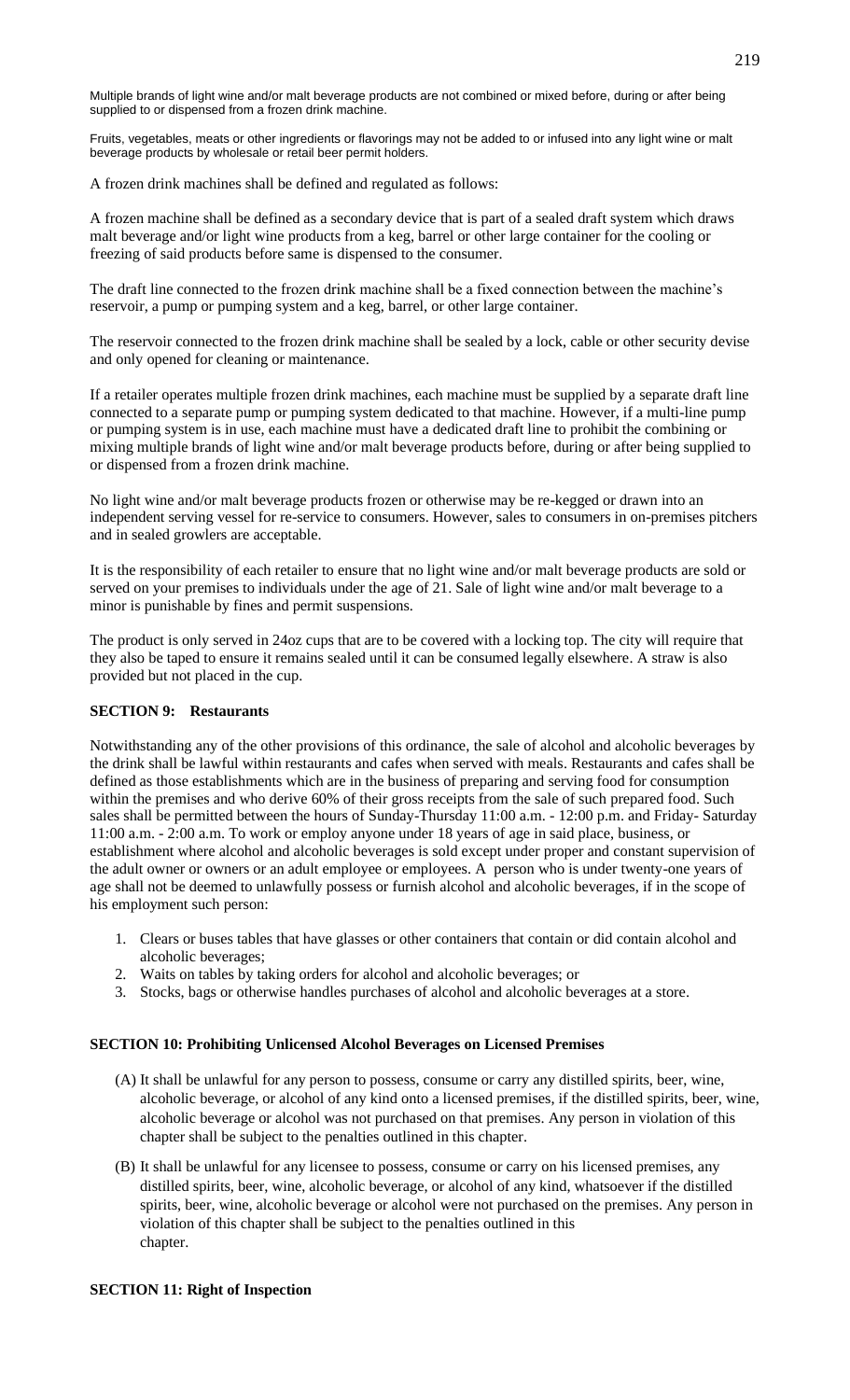The Mayor and Board of Aldermen shall have the power and authority to demand the inspection of all invoices, sales tax reports and other business papers or records which would reflect the true amount of inventory maintained by a licensed business. The Mayor and Board the Aldermen shall have the right to demand such records if the Mayor and Board of Aldermen shall have any reason to believe that the business selling alcohol and alcoholic beverages is not maintaining an inventory of \$10,000.00 or restaurants are not meeting the 60% percent food rule as provided for in this ordinance. The failure to furnish said records to the Mayor and Board of Aldermen or to any designated employee of the City of Collins shall be a violation of the ordinance and shall be punishable as herein provided. Further, the Mayor and Board of Aldermen shall immediately revoke the license of any person, partnership, firm or corporation refusing to furnish said records to the Mayor and Board of Aldermen or any designated employee of the City of Collins.

# **SECTION 12: Quarterly Reporting**

- (A) All permittees where consumption of alcohol and alcoholic beverages is allowed on the licensed premises shall file with the City Clerk a quarterly report upon the first day of January, April, July and October of each year, or the first business day thereafter if such date shall be upon a holiday or weekend, in statement of facts form showing the following:
	- 1. Gross sales of food in dollars.
	- 2. Gross sales of alcohol and alcoholic beverages in dollars.
	- 3. Gross sales from other on-premises enterprises in dollars.
	- 4. Total gross sales for the quarter.
- (B) All permittees where consumption of alcohol and alcoholic beverages is allowed on the licensed premises shall maintain sufficient books and records to accurately reflect the business operation, keep and maintain sufficient books and records to accurately reflect gross sales of alcohol and alcoholic beverages in dollars, and gross sales from other on-premises enterprises and total gross sales; and such books and records shall be maintained according to accounting procedures.

## **SECTION 13: Consumption Restrictions**

It shall be unlawful for any person within the corporate limits of the City of Collins, Mississippi, to consume beer or light wine on the streets, avenues, sidewalks, alleys, or publicly owned property. Further, no beer or light wine shall be consumed in automobiles either parked or while moving.

# **SECTION 14: Age Restrictions**

It shall be unlawful for any person within the corporate limits of the City of Collins, Mississippi to possess, give, buy or receive beer or light wines unless 21 years of age or older.

## **SECTION 15: Penalty for Violation**

The Mayor and Board of Aldermen shall suspend or revoke the license of any retailer of alcohol and alcoholic beverages who has been convicted of violating this ordinance, and such revocation of a license shall be in addition to and not in lieu of a limitation of any other penalty provided by this ordinance. Any persons, partnership, firm, or corporation violating any provisions of this ordinance may be fined not in excess of \$500.00 **or** imprisoned in the city jail for not in excess of 90 days or be punished by both such fine and imprisonment and each and every violation shall be a separate offense and separate fines and imprisonment may be assessed for each offense.

## **SECTION 16: Restrictions during Emergencies; Duties of Chief of Police**

- (A) In the event of a local emergency is proclaimed pursuant to §33-15-17(d) Mississippi Code of 1972, such proclamation may include provisions temporarily suspending any license issued pursuant to this Chapter for the duration of the local emergency.
- (B) In the event a felony should be committed on licensed premises, the Chief of Police or his representative shall have the authority to order the licensed premises closed and vacated for such time as is necessary to secure and preserve physical evidence of such felony.

## **SECTION 17: Outdoor Patio / Recreation Area**

It shall be **unlawful** for any person, firm, partnership, or corporation licensed by the City of Collins to sell beer or light wines if:

- (A) Visible to the public.
- (B) Outside wall around patio or recreation area less than 6ft.

# **SECTION 18: Outdoor Advertising**

It shall be unlawful for any person, firm, partnership, or corporation to advertise the sale of any alcoholic beverages, including signs located outside a building or any type of sign located within a building which is visible from the outside.